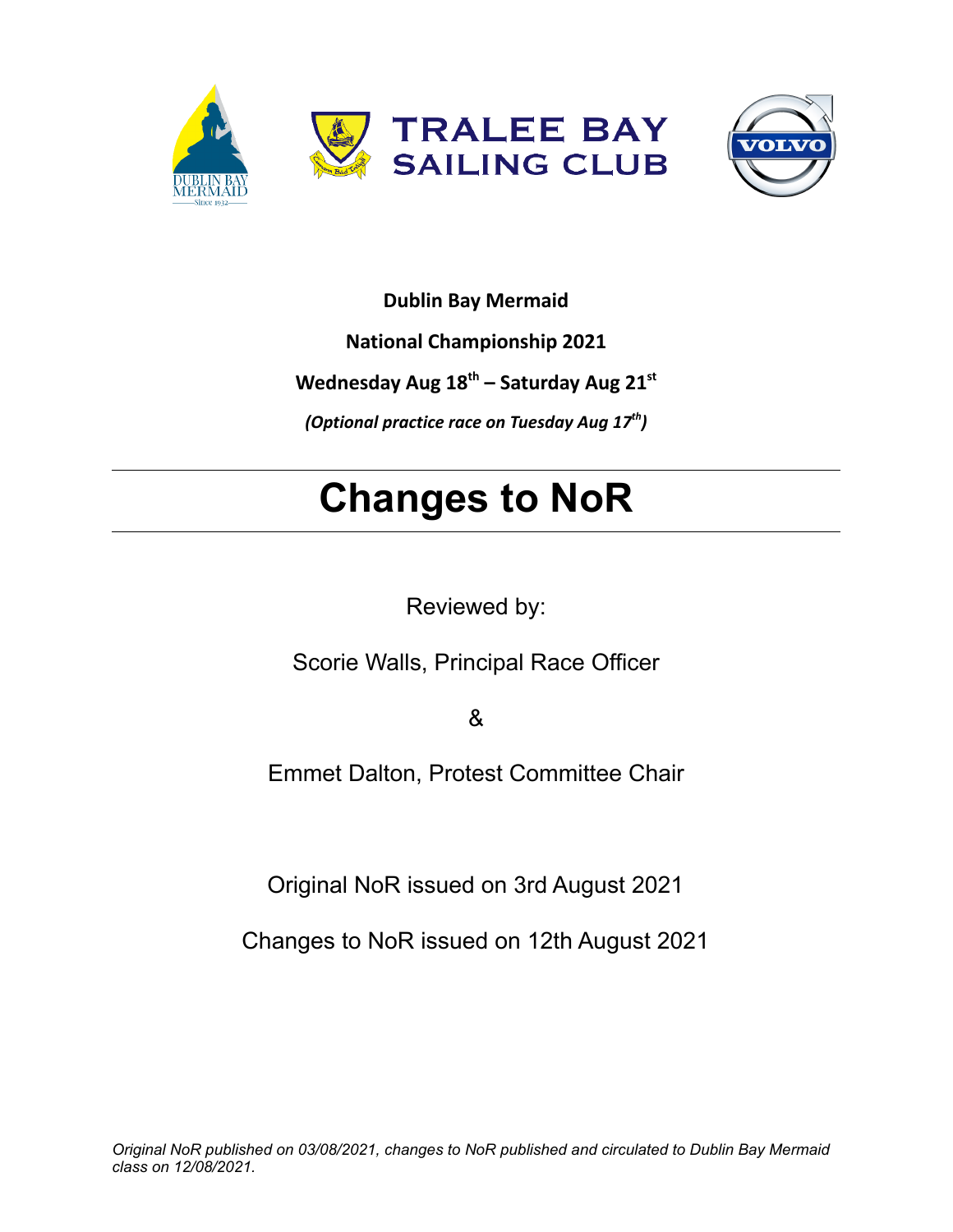# Changes to NoR as follows:

- **● CHANGE 1: Section 1.2 is removed.**
- **● CHANGE 2: Text under section 4.4 has been edited as follows:**

#### **EXISTING TEXT:**

**4.4 Crew Declaration & Changes.** *The helm and crew of each boat must be declared at registration which will be open from 0900 – 1000 on Wednesday the 18 th of Aug at the clubhouse. Crew declaration forms will be provided. Different crew may be nominated to sail on each day of the event provided that this is declared at the time of registration.*

**Once submitted, any changes to the crew declared at time of registration must be made in the form of a written request to the race committee (1.2). Such a request should be made before 8pm on the day prior to which the change applies. Change requests should only be made in exceptional circumstances and the race committee's decision on whether or not to allow a change is final and is not subject to protest.**

#### **NEW AMENDED TEXT:**

**4.4 Crew Declaration & Changes.** *The helm and crew of each boat must be declared at registration which will be open from 0900 – 1000 on Wednesday the 18 th of Aug at the clubhouse. Crew declaration forms will be provided. Different crew may be nominated to sail on each day of the event provided that this is declared at the time of registration.*

**Any requests to change the crew declared at the time of registration shall be submitted in writing or electronic format to the OA. Until the OA has issued a written or electronic approval response, no changes to the crew shall be made. Requests to change crew shall only be made in exceptional circumstances.**

#### ● **CHANGE 3: Text under section 5.4 has been edited as follows:**

#### **EXISTING TEXT:**

**5.4 Non-Compliance.** Non-compliances will be given the opportunity to rectify an issue where possible in order to be able to compete, however any blatant attempts to cheat will be treated with utmost severity. All measurement reports will be made available on the Mermaid website.

A boat which is measured before, during or after the event and found not to be in compliance may be excluded from any remaining races and scored DNE for any completed races. The Race Committee shall review the breach and decide on the appropriate penalty.

#### **NEW AMENDED TEXT:**

**5.4 Non-Compliance**. Non-compliances will be given the opportunity to rectify an issue where possible in order to be able to compete.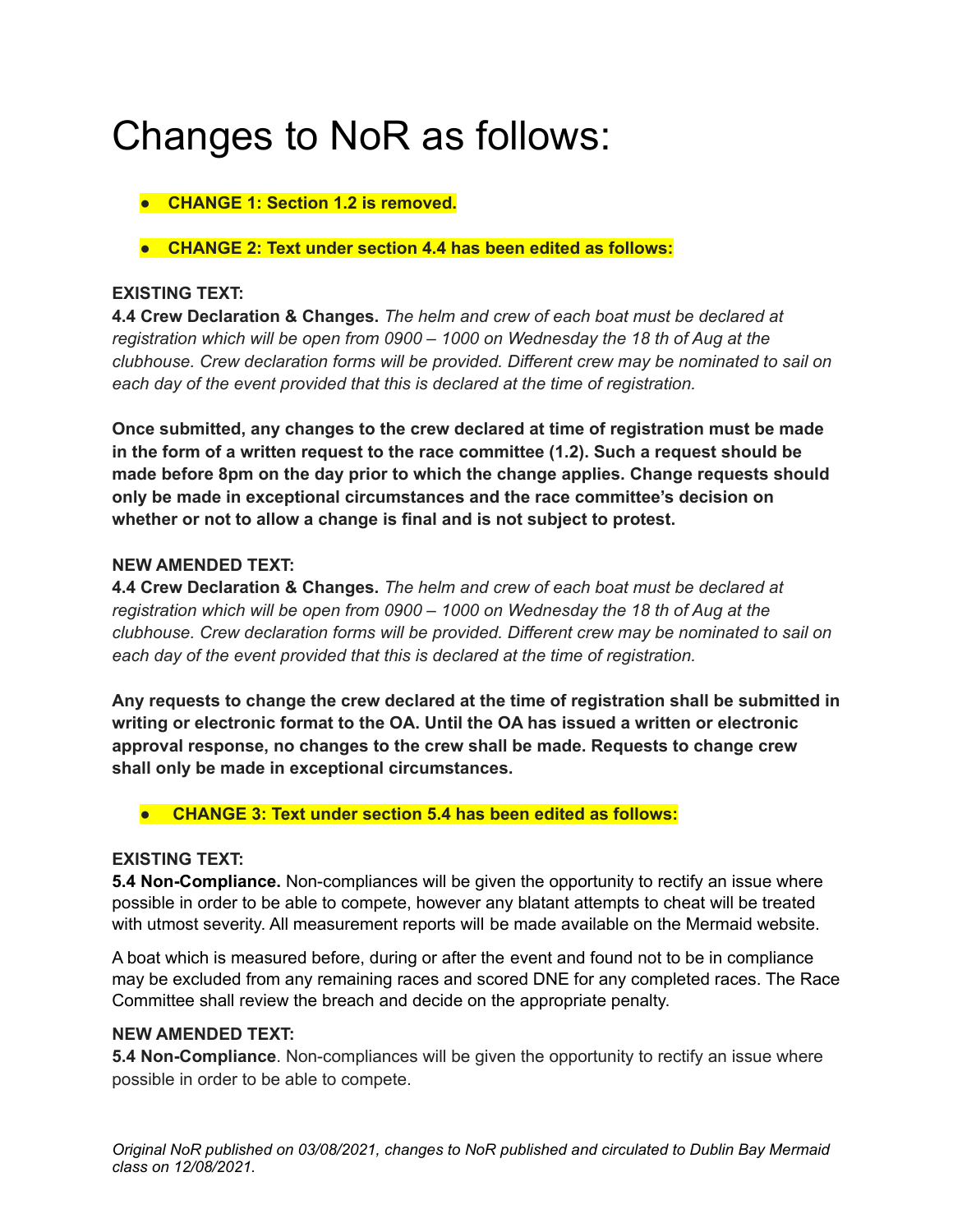A boat which is measured before, during or after the event and found not to be in compliance may be excluded from any remaining races and scored DNE for any completed races. The Technical Committee shall review the breach and the Protest Committee shall decide on the severity of the penalty.

- **● CHANGE 4: Section 5.5 is removed.**
- **● CHANGE 5: Section 6.1, RRS 4 has been changed to RRS 3**
- **● CHANGE 6: Section 9.1 The dublin bay mermaids link has been removed so that there is just one link for tralee bay sailing club website as follows:**

The Sailing Instructions will be available from the Event Office at registration. Prior to this they may be available at [www.traleebaysailingclub.ie](http://www.traleebaysailingclub.ie).

**● CHANGE 7: 15.1 ISA has been changed to Irish Sailing**

## THESE 7 CHANGES HAVE BEEN APPLIED

### TO THE EXISTING NOR INCLUDED BELOW.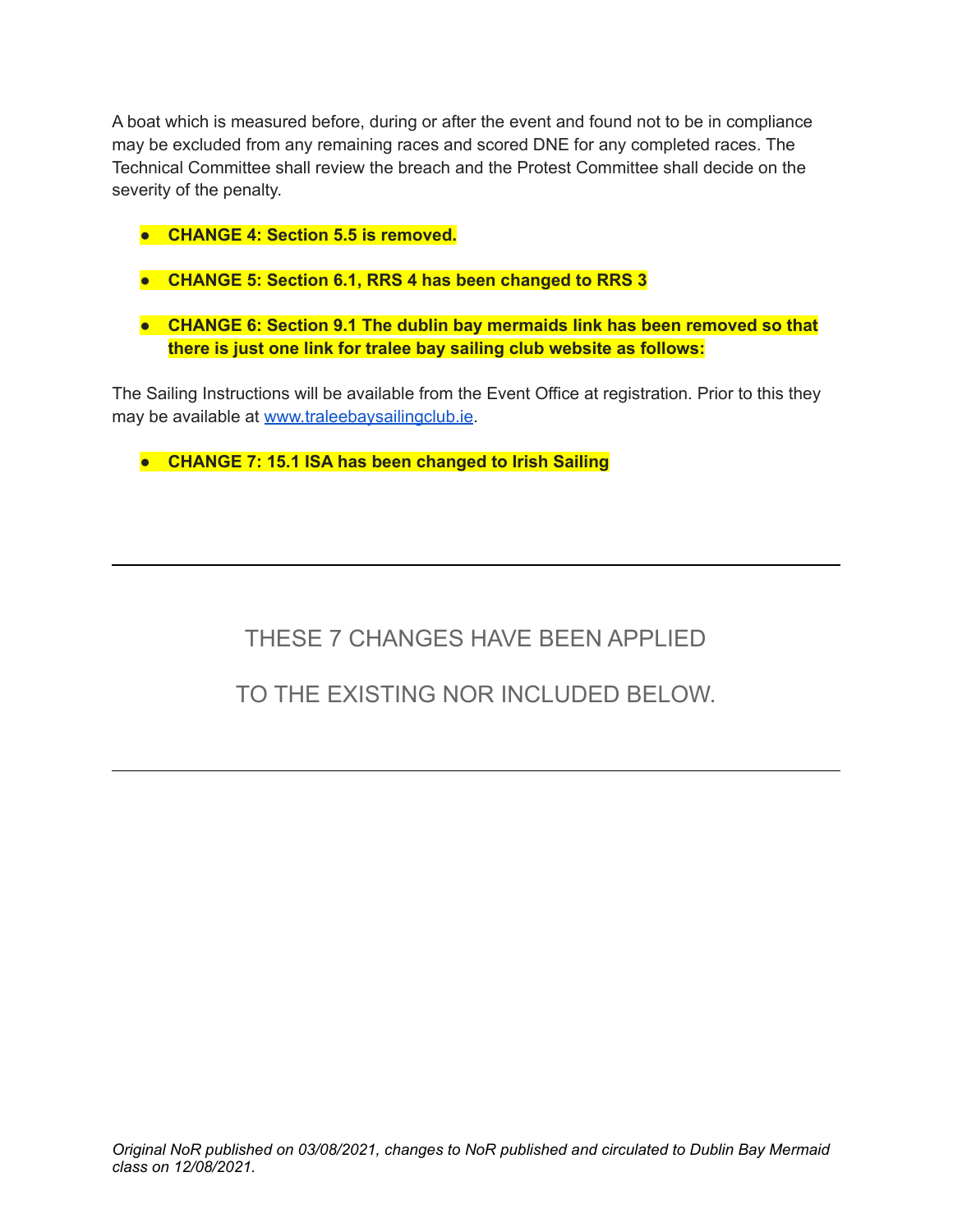

# **Dublin Bay Mermaid National Championship 2021 Wednesday Aug 18 th – Saturday Aug 21 st**

*(Optional practice race on Tuesday Aug 17th )*

## **Notice of Race**

#### **1. ORGANISING AUTHORITY:**

**1.1** The Organising Authority (OA) is Tralee Bay Sailing Club (TBSC).

#### **2. RULES:**

**2.1** The regatta will be governed by the rules as defined in The Racing Rules of Sailing (RRS) and the Mermaid Sailing Association Class Rules.

**2.2** The prescriptions of Irish Sailing will apply.

#### **3. ADVERTISING:**

**3.1** World Sailing Regulation 20 will apply.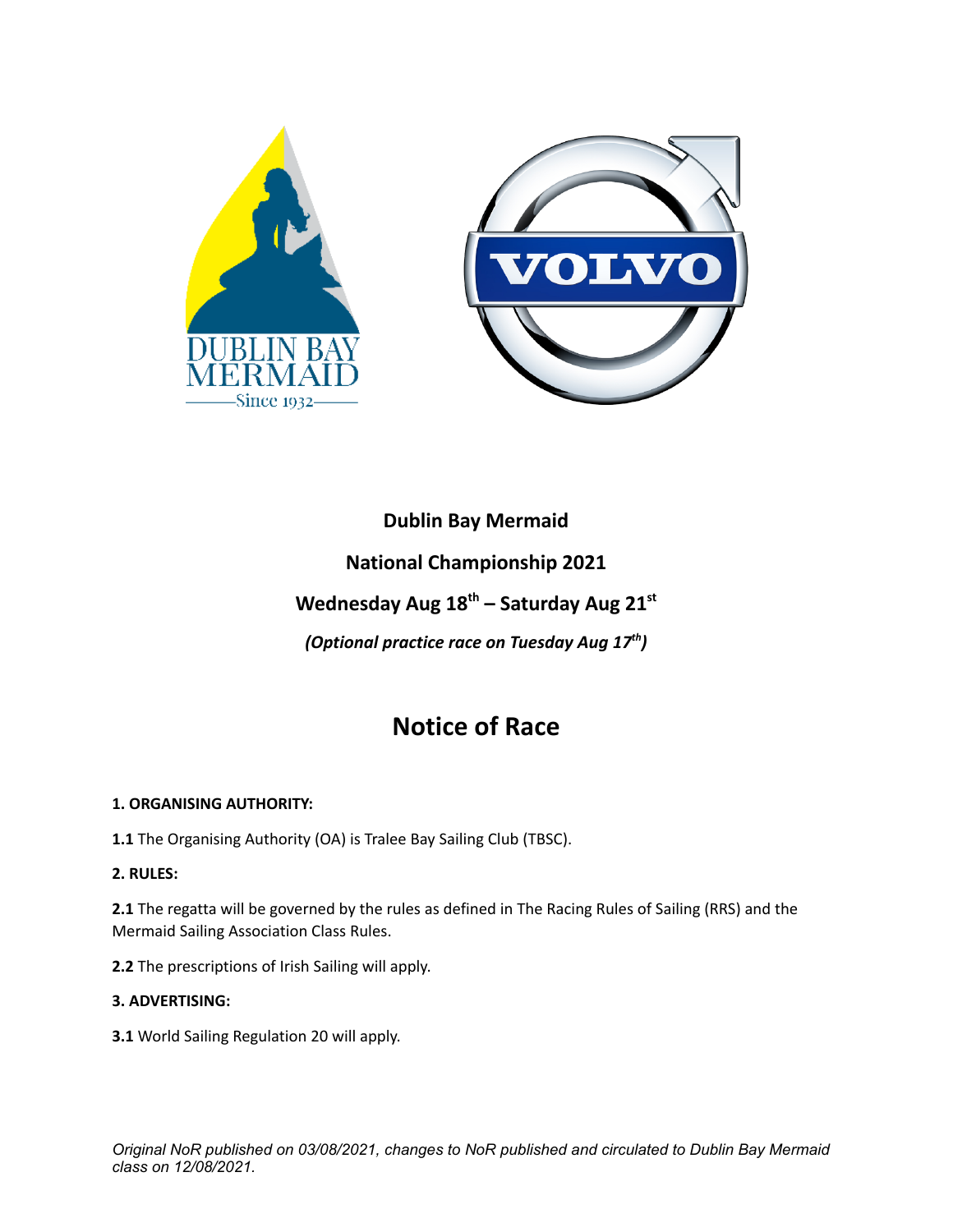#### **4. ELIGIBILITY AND ENTRY:**

**4.1 General.** The event is open to boats of the Mermaid Sailing Association whose helm or registered owner is a member of the Mermaid Sailing Association.

**4.2 Registration.** There will be a registration desk open at the Club on Wednesday the 18<sup>th</sup> of Aug from 0900 – 1000. All boats must submit a completed entry form online prior to signing in at registration. You can enter online at: <https://traleebaysailingclub.ie/mermaid-nationals-2021/>. Cut off for online entry is 2100 on Tuesday the 17<sup>th</sup> of August. Please enter as early as possible as this greatly helps the OA. If you do not plan to arrive until Wednesday morning please let the OA know.

**4.3 Entry Fee.** The event entry fee is €150 per boat. Entry fees may be paid online or at registration. See section **15.2** re cancellation.

**4.4 Crew Declaration & Changes.** The helm and crew of each boat must be declared at registration which will be open from 0900 – 1000 on Wednesday the 18 th of Aug at the clubhouse. Crew declaration forms will be provided. Different crew may be nominated to sail on each day of the event provided that this is declared at the time of registration.

Any requests to change the crew declared at the time of registration shall be submitted in writing or electronic format to the OA. Until the OA has issued a written or electronic approval response, no changes to the crew shall be made. Requests to change crew shall only be made in exceptional circumstances.

#### **5. MEASUREMENT:**

**5.1 Boat Measurement.** It is the intention that every boat will be measured and inspected. There will be a Boat Measurement & Inspection team in place on Tuesday the  $17<sup>th</sup>$  from 1400 – 2100. Inspection will be on a first come first served basis. If you will not be arriving until Wednesday morning you must let the OA know in advance.

**5.2 Spot Checks.** The OA and the MSA may require any entered boat to be weighed and/or measured at any time before or during the event. They may also require a boat to be weighed and/or measured after the completion of the last race of the event. It is the intention that 2-3 boats from top 10 finishers each day will be selected for spot checks.

**5.3 Sail Measurement.** All sails used at the event must be signed off by an approved Sail Measurer. The current class sail measurer is Paul Thorne. A 'Sail Measurement' facility will be in place at the Clubhouse on Wednesday the 18<sup>th</sup> from 0830 – 0930. If you wish to have a sail measured, please let Paul know in advance (086 3603471).

**5.4 Non-Compliance**. Non-compliances will be given the opportunity to rectify an issue where possible in order to be able to compete. A boat which is measured before, during or after the event and found not to be in compliance may be excluded from any remaining races and scored DNE for any completed races. The Technical Committee shall review the breach and the Protest Committee shall decide on the severity of the penalty.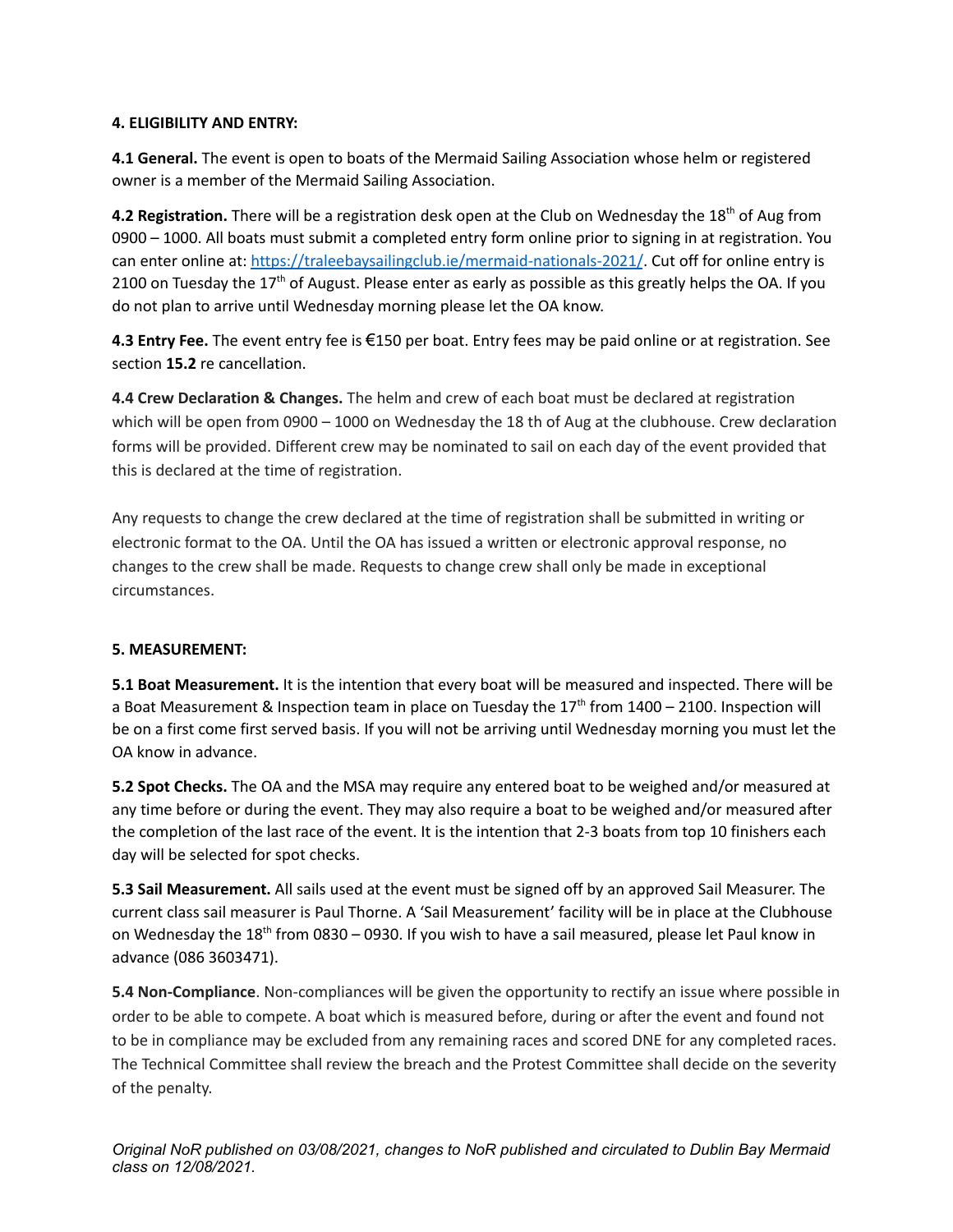#### **6. DISCLAIMER OF LIABILITY:**

**6.1 Liability.** Competitors participate in the event entirely at their own risk see RRS 3 Decision to Race. The Organising Authority will not accept any liability for material damage or personal injury or death sustained in conjunction with or prior to, during, or after the event. TBSC, including its officers, employees and agents, the race management team, the support boats and anyone helping to run the event shall not be liable for any loss, damage, death or personal injury however caused to the owner/competitor or crew as a result of their taking part in the event.

#### **7. INSURANCE:**

**7.1** Each participating boat shall be insured with adequate and valid insurance against any risk, including civil responsibility to 3rd parties, for the entirety of the Regatta.

#### **8. SCHEDULE:**

**8.1** It is proposed to sail ten races.

8.2 The Event Briefing will take place Wednesday 18<sup>TH</sup> at 1000.

**8.3** Proposed Schedule of Races:

| Tuesday 17 <sup>th</sup>   | Practice race FG at 1900                           |
|----------------------------|----------------------------------------------------|
| Wednesday 18 <sup>th</sup> | FG 1200, Up to 4 races                             |
| Thursday 19 <sup>th</sup>  | FG 1100, Up to 3 races, followed by the crew race. |
| Friday 20 <sup>th</sup>    | FG 1100, Up to 4 races                             |
| Saturday 21st              | Remaining Races FG 1100                            |

Note: It shall be at the discretion of the Principle Race Officer to amend the schedule if weather has an *adverse impact on the racing.*

No Race will start after 1500 on the Saturday except in the event of one or more general recalls.

8.4 No more than 9 races may be completed by close of racing on Friday 20<sup>th</sup> unless the OA and PRO believe that no racing will be possible on Saturday  $21^{st}$ .

**8.5** Approximate tide times are as follows:

Wed 18<sup>th</sup> HW: 1400 Thu 19<sup>th</sup> HW: 1509

Fri 20<sup>th</sup> HW: 1610

Sat 21<sup>st</sup> HW: 1704

#### **9. SAILING INSTRUCTIONS:**

9.1 The Sailing Instructions will be available from the Event Office at registration. Prior to this they may be available at www.traleebaysailingclub.ie.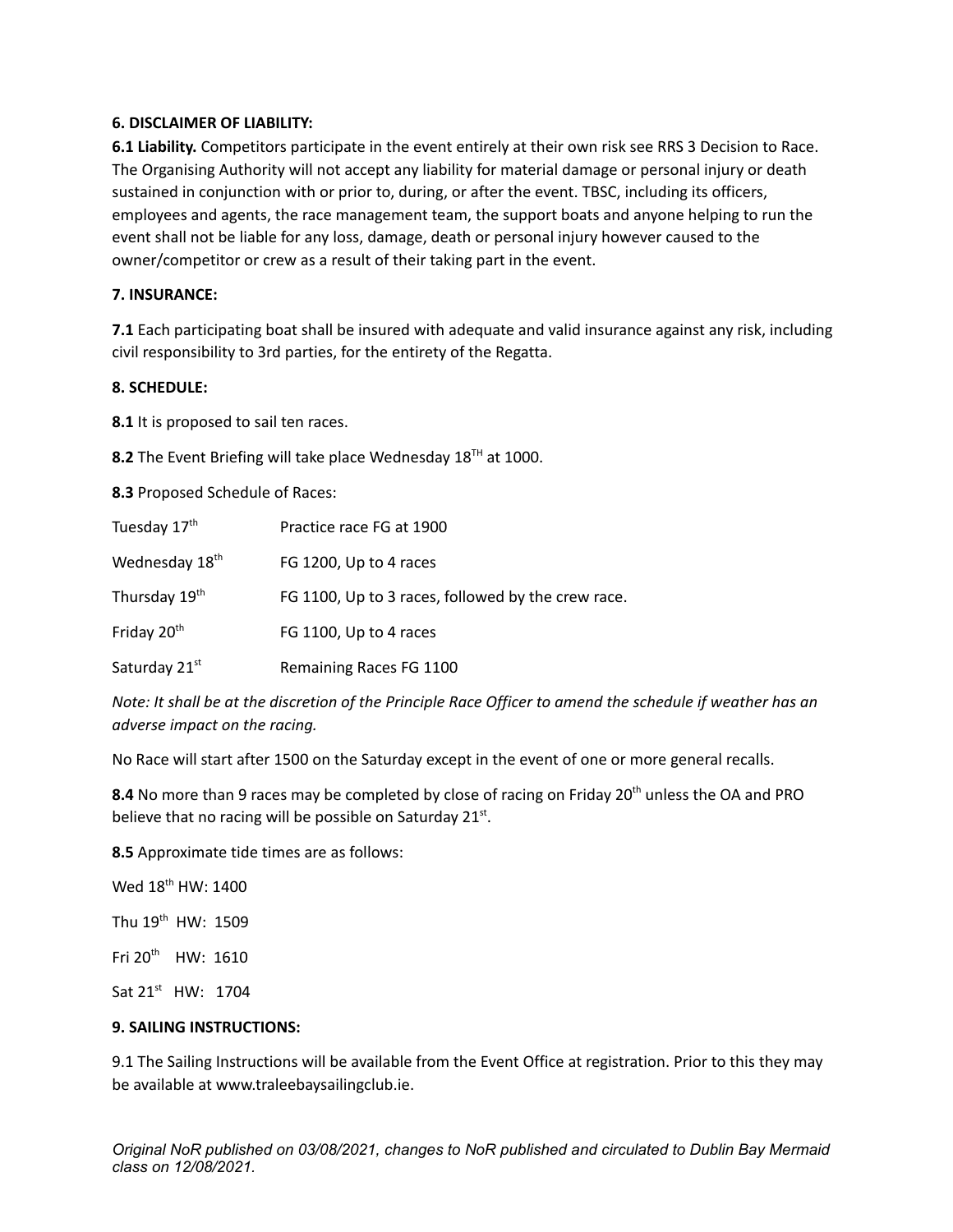#### **10. THE COURSES:**

10.1 The courses to be sailed will be as listed in the Sailing Instructions.

#### **11. VENUE:**

**11.1** The venue will be Tralee Bay Sailing Club.

**11.2 Facilities**. Club facilities include free power & water on site, shower and changing facilities (subject to Covid 19 restrictions) and secure trailer storage during the event.

**11.3 Accommodation.** Free camping and caravan parking will be available on site but must be booked in advance, please inform Commodore Liam Lynch (087 9798603). Priority will be given to tents for club grounds but there is additional room for campers in the nearby public carpark and marina grounds if needed.

**11.4 Conduct.** Sailors and friends are reminded that TBSC is located in the middle of Fenit Village with many neighbours on its boundaries and a full campsite is expected. There will be a 'Quiet Zone' in operation after 11:30pm after which no amplifiers or speakers shall be permitted on the club grounds. Antisocial or noisy behaviour will not be tolerated, and we ask all participants to show mutual respect to their fellow competitors and local neighbours.

**11.5 Waste**. All rubbish/waste must be removed promptly and disposed of properly.

**11.6** Marina berths or dry storage will be provided for all boats for the duration of the event. Boats may be required to raft up on the marina.

**11.7** The OA will provide launch/recovery facilities on Tuesday afternoon, Wednesday morning and Saturday afternoon, Launch or recovery outside of these times shall be at competitor's own responsibility.

#### **12. ENTERTAINMENT**

**12.1** In the interest of safety for all participants there shall be no entertainment or catering in the clubhouse. Only visitors in possession of a valid COVID 19 vaccine certificate and photographic identification shall be allowed into the club bar. An outside bar table service will be provided.

**12.2** Due to the ongoing Covid 19 conditions, it has been decided that for the safety of all participants, the usual indoor championship dinner will not take place. It is planned to have an outdoor BBQ championship dinner with prizegiving and speeches at circa 1900 on Saturday the 21<sup>st</sup> on the grounds of the club. Pre-booking will be required, names and numbers for BBQ will be taken during the event.

#### **13. SCORING:**

**13.1** The Low Points Scoring System of Appendix A shall apply except that the score for first place shall be 0.75.

**13.2** Four races are required to be completed to constitute a series.

**13.3** When fewer than 5 races have been completed, a boat's series score will be the total of her race scores.

*Original NoR published on 03/08/2021, changes to NoR published and circulated to Dublin Bay Mermaid class on 12/08/2021.*